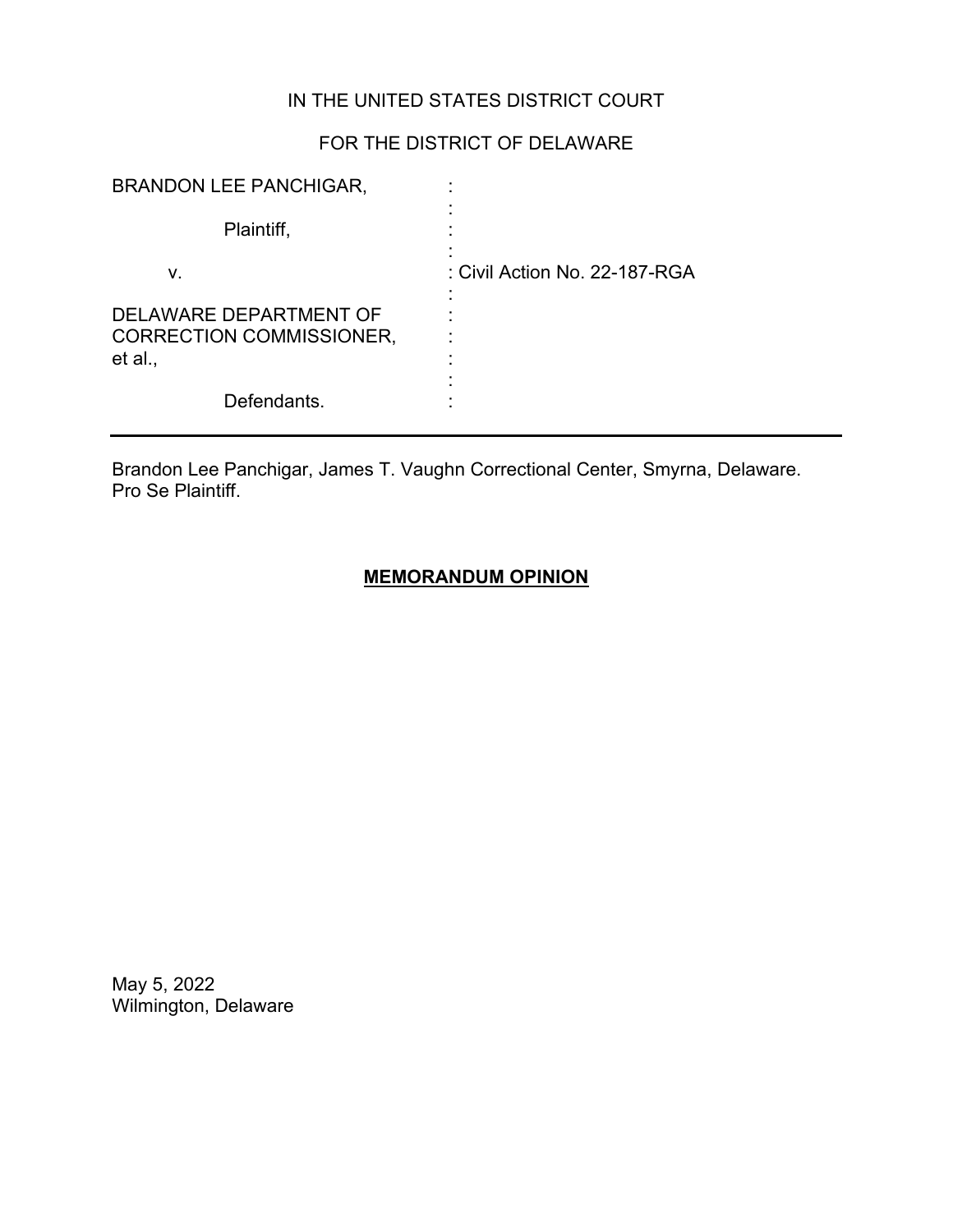### /s/ Richard G. Andrews **ANDREWS, U.S. District Judge:**

Plaintiff Brandon Lee Panchigar, a pretrial detainee at James To Vaughn Correctional Center, in Smyrna, Delaware, filed this action on February 10, 2022, pursuant to 42 U.S.C. § 1983. (D.I. 1). Plaintiff appears *pro se* and proceeds *in forma pauperis*. He requests counsel. (D.I. 4, 12, 18). The Court proceeds to screen the Complaint pursuant to 28 U.S.C. §§ 1915(e)(2)(B) and 1915A(a).

#### **BACKGROUND**

The following facts are taken from the Complaint and assumed to be true for purposes of screening the Complaint. *See Umland v. PLANCO Fin. Servs., Inc.*, 542 F.3d 59, 64 (3d Cir. 2008). Portions of Plaintiff's Complaint are illegible. As alleged, the dates of occurrence are from October 2021 to January 19, 2022. (D.I. 1 at 5). As best as can be discerned, Plaintiff has a history of suicide attempts. (*Id*.). At the time he commenced this action he had been housed at JTVCC for six months. (*Id*.). It appears he has attempted suicide at least twice since December 2019. (*Id*.).

Plaintiff submitted a grievance on December 17, 2021, complaining of severe skull pain. (D.I. 1-1 at 1). The grievance was returned unprocessed for Plaintiff's failure to submit a sick call slip. (*Id*.). The grievance states that "patient was on PCO (*i.e.,* psychiatric close observation) and being monitored by nursing; patient  $c/\sigma$  pain the 17<sup>th</sup>, pain was addressed with no further complaints." (*Id*.).

On December 29, 2021, Plaintiff stopped breathing while in the back of a Department of Correction transport vehicle enroute to the hospital. (D.I. 1 at 6). Plaintiff alleges that Defendant Officer Guthrie neglected to administer CPR. (*Id*.). The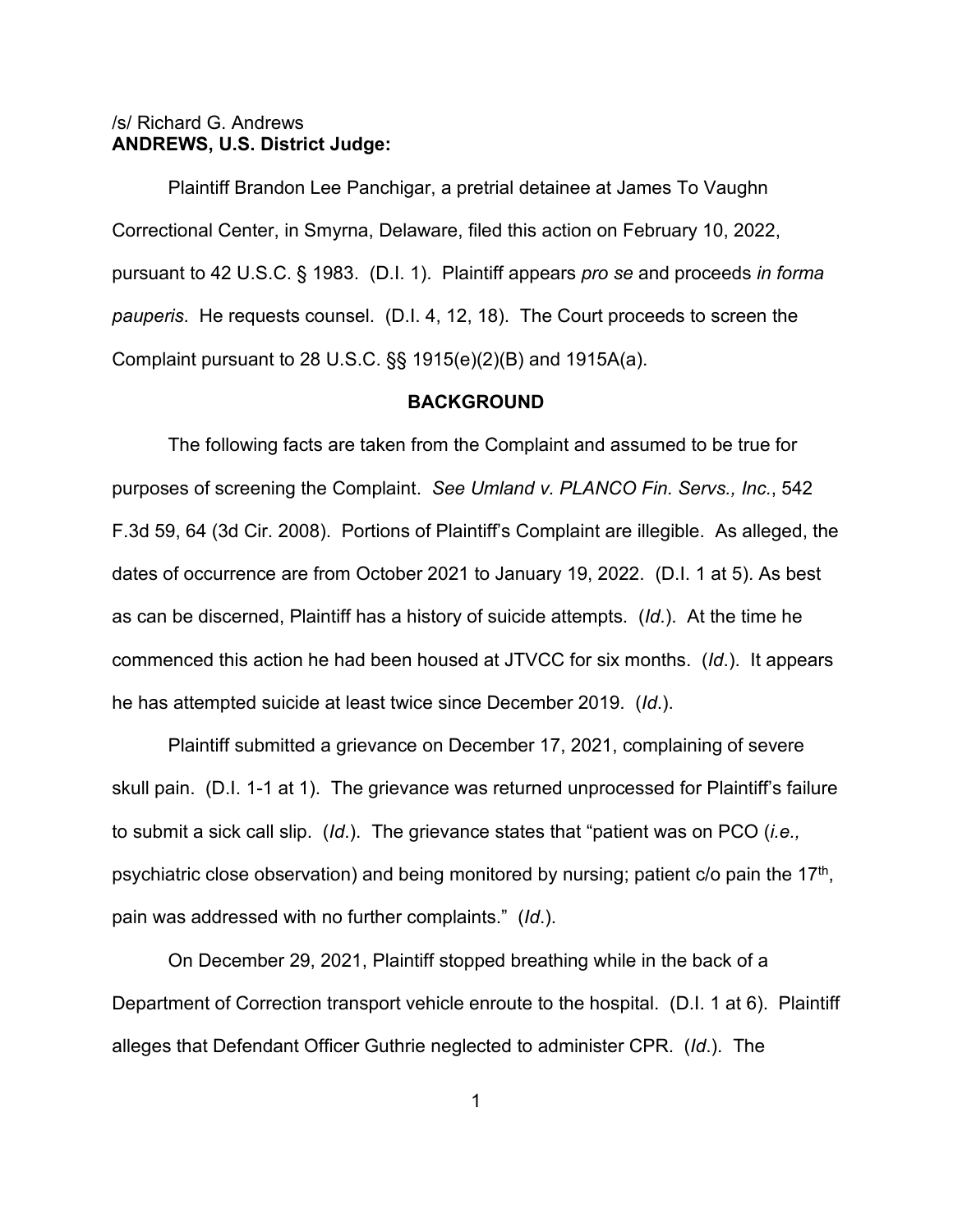Complaint refers to other individuals present at the time, none of whom are named defendants. (*Id*.). It appears that on another date, officers witnessed Plaintiff's bloody cell, entered it, and administered treatment to Plaintiff, who was in pain. (*Id*. at 7). Plaintiff submitted a grievance on January 2, 2022, that while he was laying down in his cell, he started bleeding from his ear. (D.I. 1-1 at 3).

Plaintiff seeks compensatory damages and injunctive relief. (*Id*. at 8).

#### **SCREENING OF COMPLAINT**

A federal court may properly dismiss an action *sua sponte* under the screening provisions of 28 U.S.C. § 1915(e)(2)(B) and § 1915A(b) if "the action is frivolous or malicious, fails to state a claim upon which relief may be granted, or seeks monetary relief from a defendant who is immune from such relief." *Ball v. Famiglio*, 726 F.3d 448, 452 (3d Cir. 2013). *See also* 28 U.S.C. § 1915(e)(2) (*in forma pauperis* actions); 28 U.S.C. § 1915A (actions in which prisoner seeks redress from a governmental defendant). The Court must accept all factual allegations in a complaint as true and take them in the light most favorable to a *pro se* plaintiff. *Phillips v. County of Allegheny*, 515 F.3d 224, 229 (3d Cir. 2008); *Erickson v. Pardus*, 551 U.S. 89, 93 (2007). Because Plaintiff proceeds *pro se*, his pleading is liberally construed and his Complaint, "however inartfully pleaded, must be held to less stringent standards than formal pleadings drafted by lawyers." *Erickson v. Pardus*, 551 U.S. at 94.

A complaint is not automatically frivolous because it fails to state a claim. "Rather, a claim is frivolous only where it depends 'on an "indisputably meritless legal theory" or a "clearly baseless" or "fantastic or delusional" factual scenario.'" *Id*.

2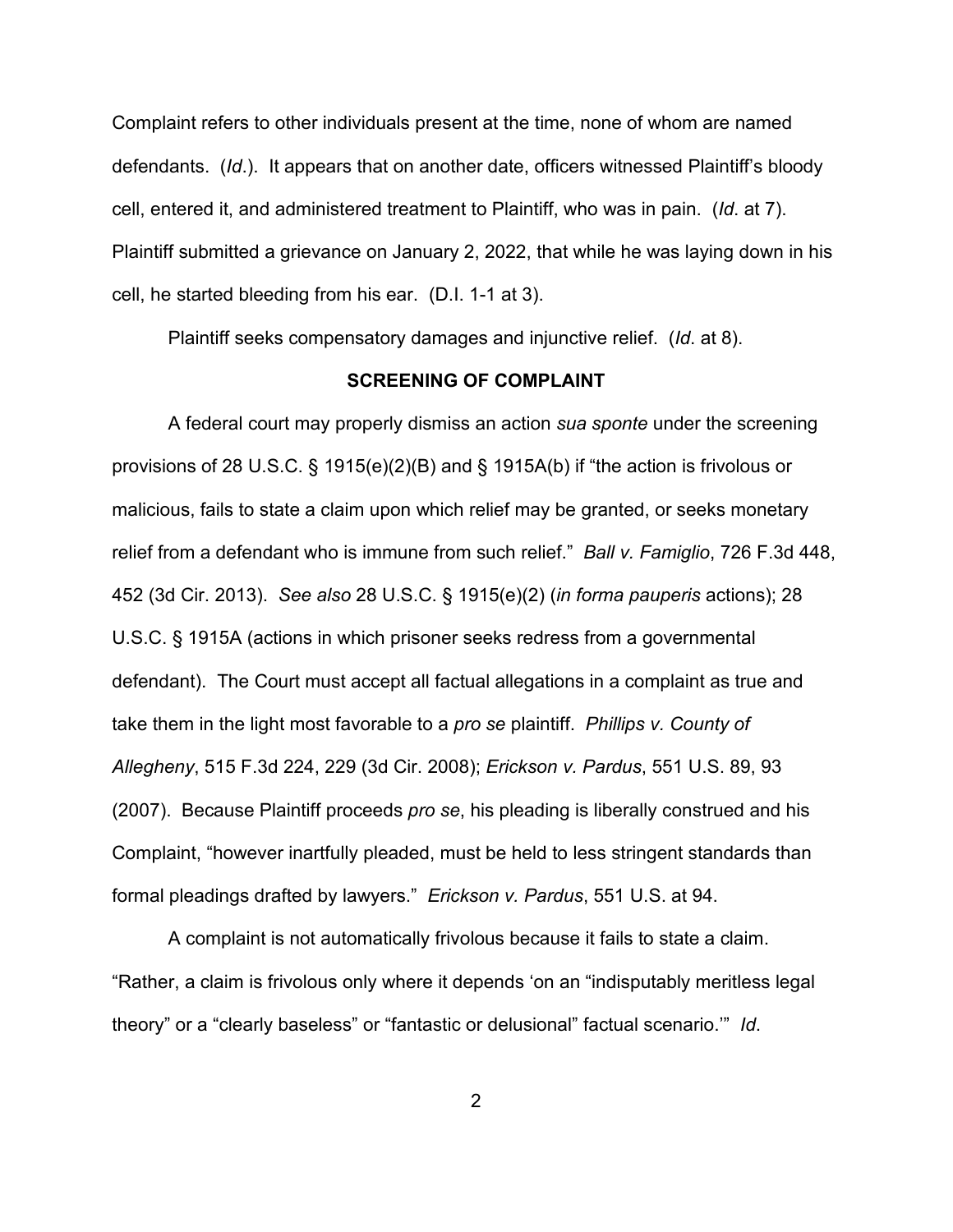The legal standard for dismissing a complaint for failure to state a claim pursuant to § 1915(e)(2)(B)(ii) and § 1915A(b)(1) is identical to the legal standard used when ruling on Rule 12(b)(6) motions. *Tourscher v. McCullough*, 184 F.3d 236, 240 (3d Cir. 1999). However, before dismissing a complaint or claims for failure to state a claim upon which relief may be granted pursuant to the screening provisions of 28 U.S.C. §§1915 and 1915A, the Court must grant Plaintiff leave to amend his complaint unless amendment would be inequitable or futile. *See Grayson v. Mayview State Hosp.*, 293 F.3d 103, 114 (3d Cir. 2002).

A well-pleaded complaint must contain more than mere labels and conclusions. *See Ashcroft v. Iqbal*, 556 U.S. 662 (2009); *Bell Atl. Corp. v. Twombly*, 550 U.S. 544 (2007). A plaintiff must plead facts sufficient to show that a claim has substantive plausibility. *See Johnson v. City of Shelby*, 574 U.S.10 (2014). A complaint may not dismissed, however, for imperfect statements of the legal theory supporting the claim asserted. *See id*. at 11.

A court reviewing the sufficiency of a complaint must take three steps: (1) take note of the elements the plaintiff must plead to state a claim; (2) identify allegations that, because they are no more than conclusions, are not entitled to the assumption of truth; and (3) when there are well-pleaded factual allegations, assume their veracity and then determine whether they plausibly give rise to an entitlement to relief. *Connelly v. Lane Constr. Corp*., 809 F.3d 780, 787 (3d Cir. 2016). Elements are sufficiently alleged when the facts in the complaint "show" that the plaintiff is entitled to relief. *Iqbal*, 556 U.S. at 679 (quoting Fed. R. Civ. P. 8(a)(2)). Deciding whether a claim is plausible will be a

3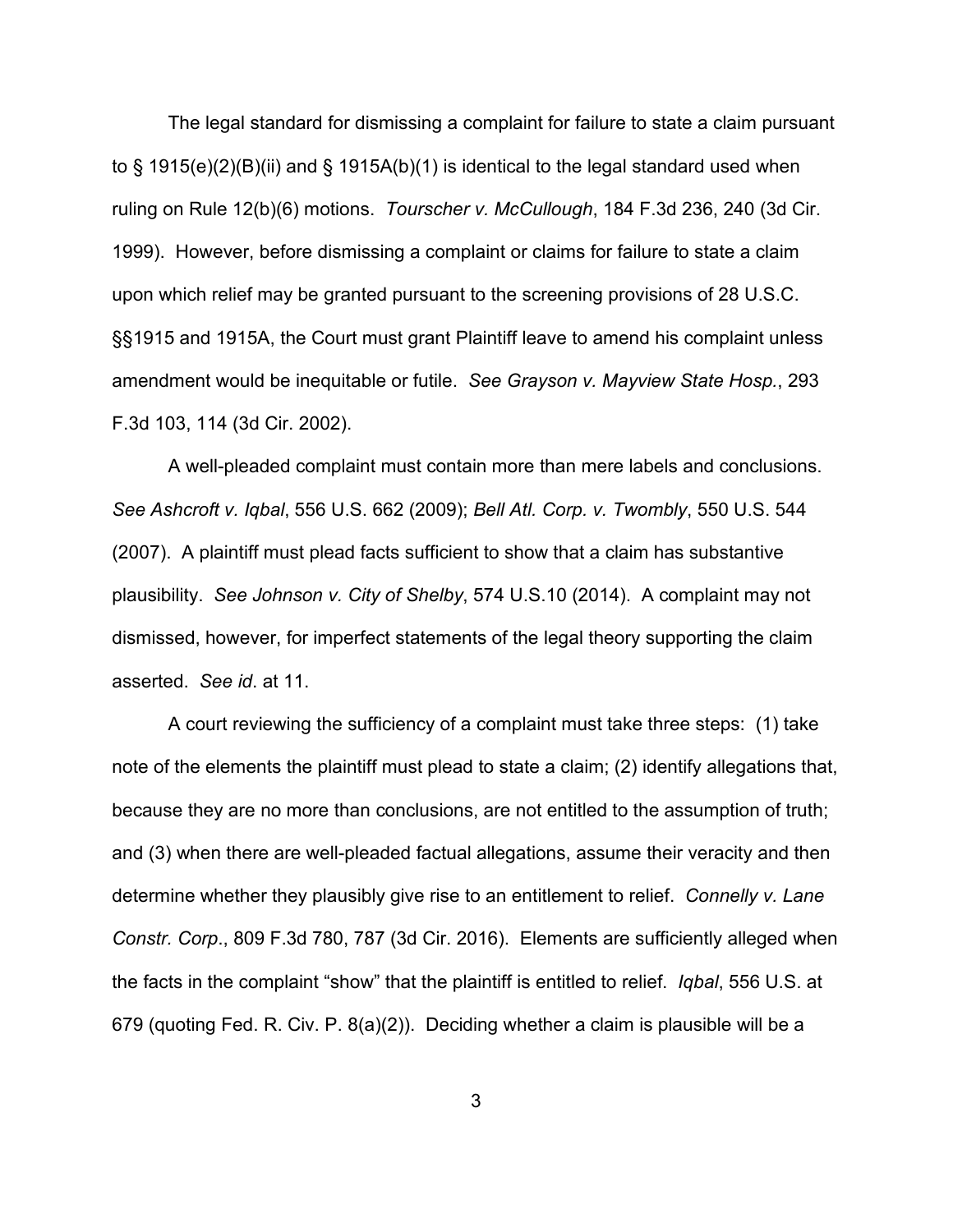"context-specific task that requires the reviewing court to draw on its judicial experience and common sense." *Id.*

#### **DISCUSSION**

**Personal Involvement/Respondeat Superior**. The Complaint contains no allegations directed towards Defendants Delaware Department of Correction Commissioner Monroe B. Hudson (he is named as a defendant twice), Warden Robert May, or Sergeant Goedemuz. To the extent Hudson and May are named as defendants, it is well-established that there is no respondeat superior liability under § 1983. *See Parkell v. Danberg*, 833 F.3d 313, 330 (3d Cir. 2016). In addition, the Complaint does not allege the personal involvement of any of the foregoing defendants. Claims brought pursuant to 42 U.S.C. § 1983 require a showing that each defendant was personally involved in the alleged wrongdoing. *Evancho v. Fisher*, 423 F.3d 347, 353 (3d Cir. 2005) (citing *Rode v. Dellarciprete*, 845 F.2d 1195, 1207 (3d Cir. 1988)). There are no such allegations. Therefore, the claims against Hudson, May and Goedemuz will be dismissed.

**Medical Claim**. Plaintiff attempts to raise a medical needs claim against Officer Guthrie. To set forth a cognizable Eighth Amendment claim for inadequate medical care, a prisoner must allege (1) a serious medical need and (2) acts or omissions by prison officials that indicate deliberate indifference to that need. *Estelle v. Gamble*, 429 U.S. 97, 104 (1976). A prison official is deliberately indifferent if he or she knows that a prisoner faces a substantial risk of serious harm and fails to take reasonable steps to avoid the harm. *Farmer v. Brennan*, 511 U.S. 825, 837 (1994). In addition, allegations of medical malpractice are not sufficient to establish a constitutional violation. *White v.*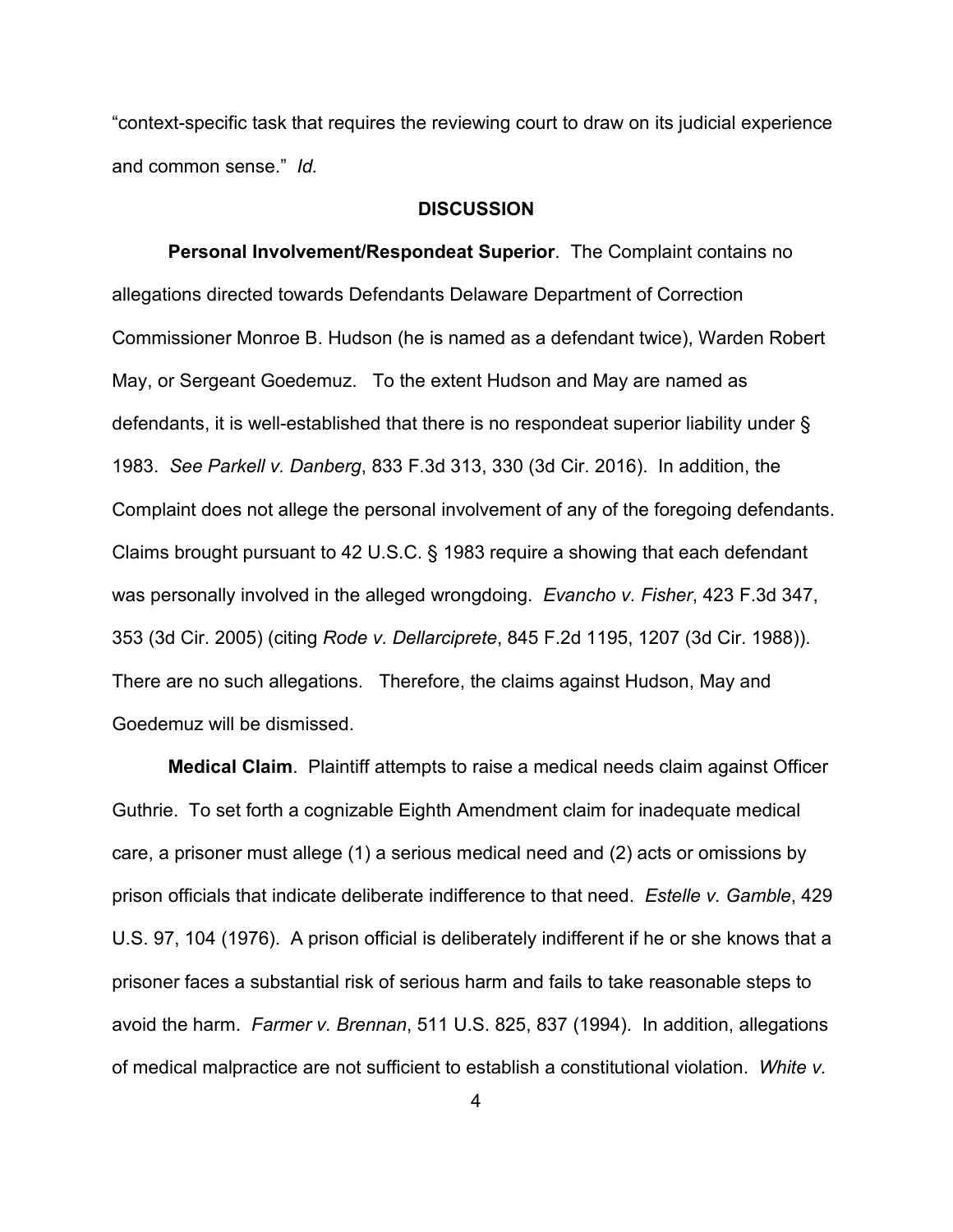*Napoleon*, 897 F.2d 103, 108-09 (3d Cir. 1990); *see also Daniels v. Williams*, 474 U.S. 327, 332-34 (1986) (negligence is not compensable as a constitutional deprivation). Finally, mere disagreement as to the proper medical treatment is insufficient to state a constitutional violation. *See Spruill v. Gillis*, 372 F.3d 218, 235 (3d Cir. 2004).

Here, Plaintiff alleges that that Guthrie "neglected to administer CPR." (D.I. 1 at 6). Even when reading the Complaint in the light most favorable to Plaintiff, he fails to state an actionable constitutional claim against anyone for deliberate indifference to a serious medical need. At most, he alleges negligence. Therefore, the claim will be dismissed.

**Request for Counsel**. Plaintiff has filed three requests for counsel. (D.I. 4, 12, 18). A *pro se* litigant proceeding *in forma pauperis* has no constitutional or statutory right to representation by counsel.<sup>1</sup> See Brightwell v. Lehman, 637 F.3d 187, 192 (3d Cir. 2011); *Tabron v. Grace*, 6 F.3d 147, 153 (3d Cir. 1993). However, representation by counsel may be appropriate under certain circumstances, after a finding that a plaintiff's claim has arguable merit in fact and law. *Tabron*, 6 F.3d at 155.

After passing this threshold inquiry, the Court should consider a number of factors when assessing a request for counsel. Factors to be considered by a court in deciding whether to request a lawyer to represent an indigent plaintiff include: (1) the merits of the plaintiff's claim; (2) the plaintiff's ability to present his or her case

<span id="page-5-0"></span><sup>1</sup>*See Mallard v. United States Dist. Court for the S. Dist. of Iowa*, 490 U.S. 296 (1989) (§ 1915(d) (now § 1915(e)(1)) does not authorize a federal court to require an unwilling attorney to represent an indigent civil litigant, the operative word in the statute being "request.").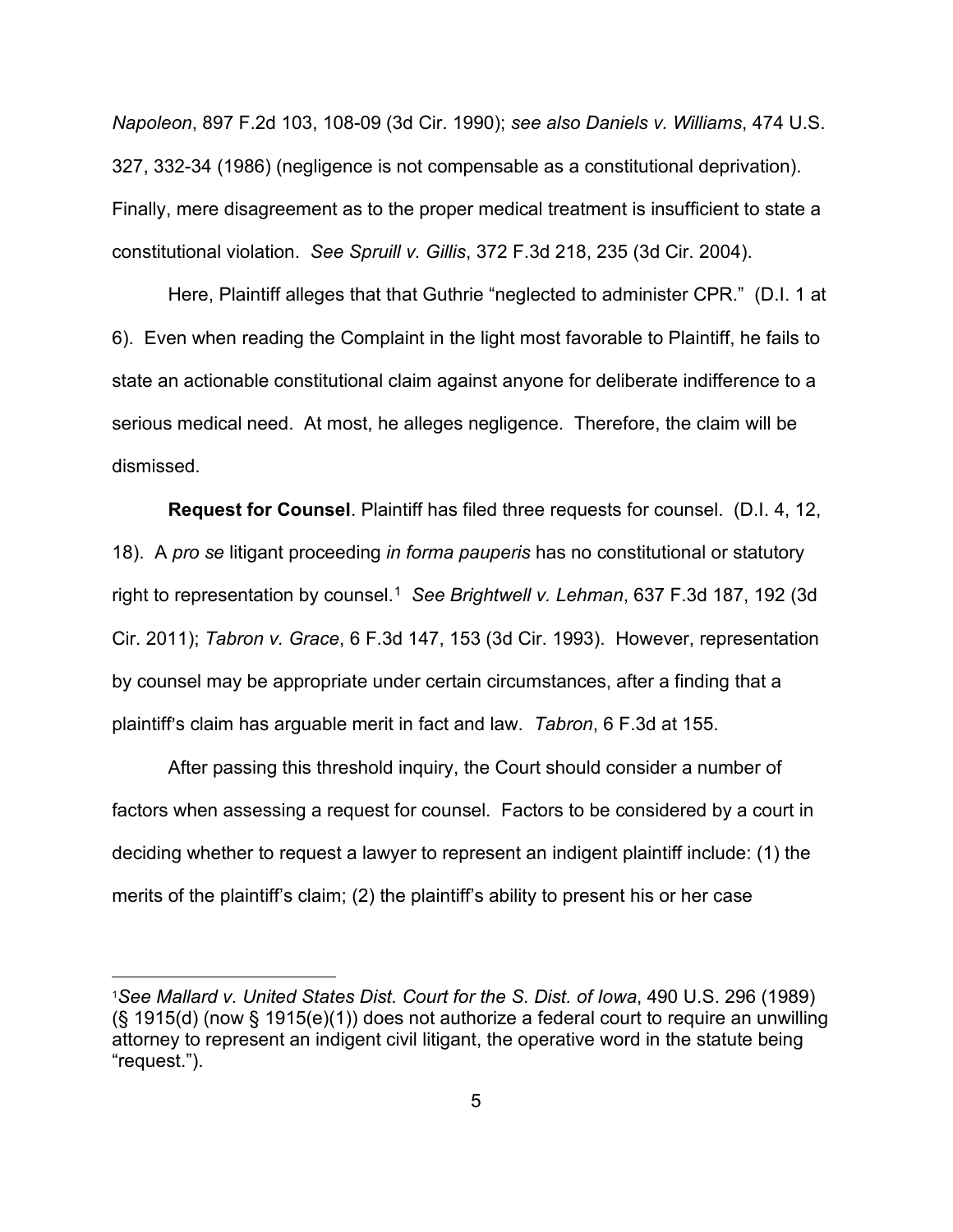considering his or her education, literacy, experience, and the restraints placed upon him or her by incarceration; (3) the complexity of the legal issues; (4) the degree to which factual investigation is required and the plaintiff's ability to pursue such investigation; (5) the plaintiff's capacity to retain counsel on his or her own behalf; and (6) the degree to which the case turns on credibility determinations or expert testimony. *See Montgomery v. Pinchak*, 294 F.3d 492, 498-99 (3d Cir. 2002); *Tabron*, 6 F.3d at 155-56. The list is not exhaustive, nor is any one factor determinative. *Tabron*, 6 F.3d at 157.

At this juncture, it is far from clear that Plaintiff's claims have merit. All claims have been dismissed, and Plaintiff will be given leave to amend. As there is no viable complaint, Plaintiff's requests for counsel will be denied without prejudice to renew.

#### **CONCLUSION**

For the above reasons, the Court will: (1) deny without prejudice to renew Plaintiff's requests for counsel (D.I. 4, 12, 18); (2) dismiss the Complaint for failure to state claims upon which relief can be granted pursuant to 28 U.S.C. § 1915(e)(2)(B)(ii) and § 1915A(b)(1); and (3) give Plaintiff leave to file an amended complaint.

An appropriate Order will be entered.

6